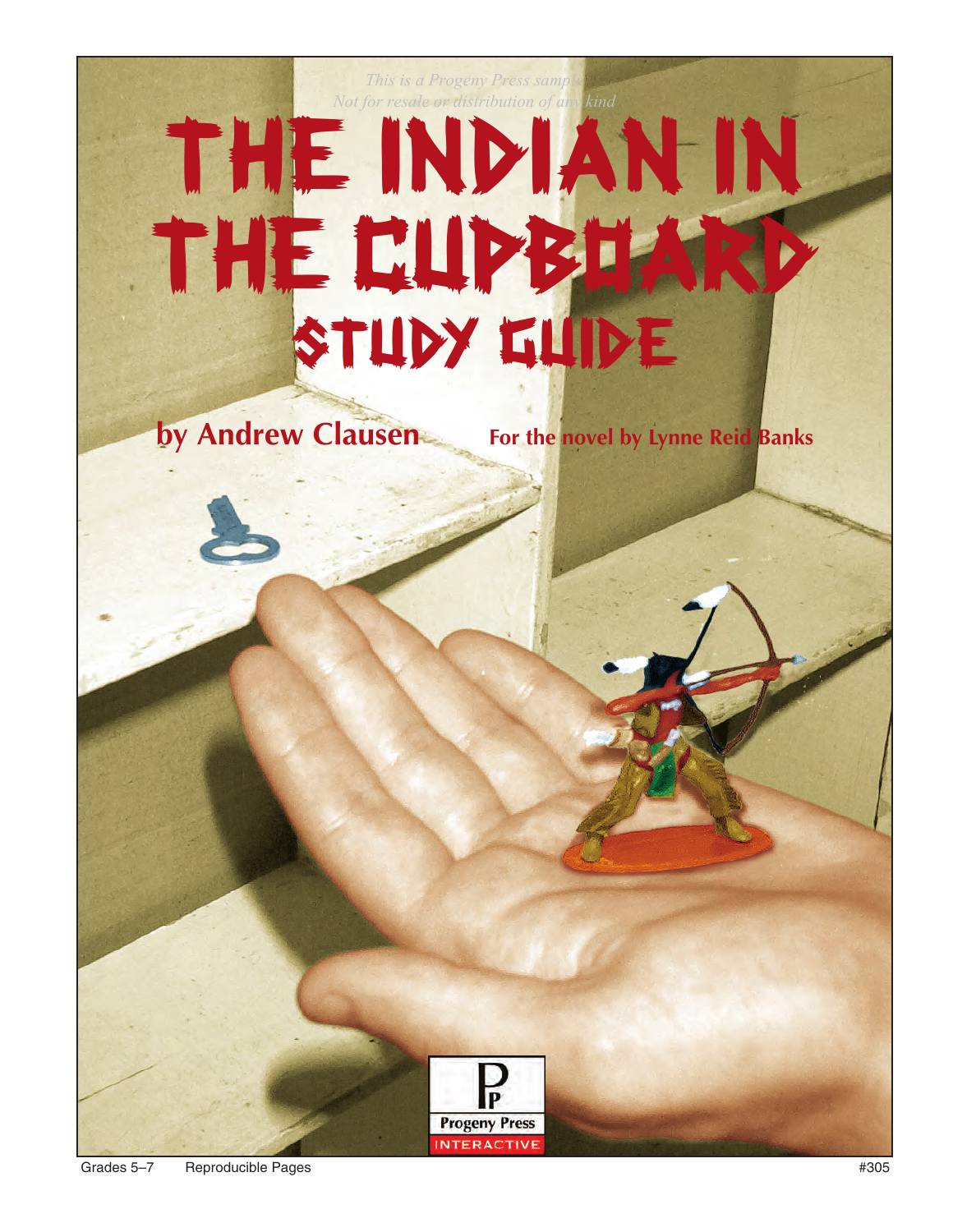# **Table of Contents**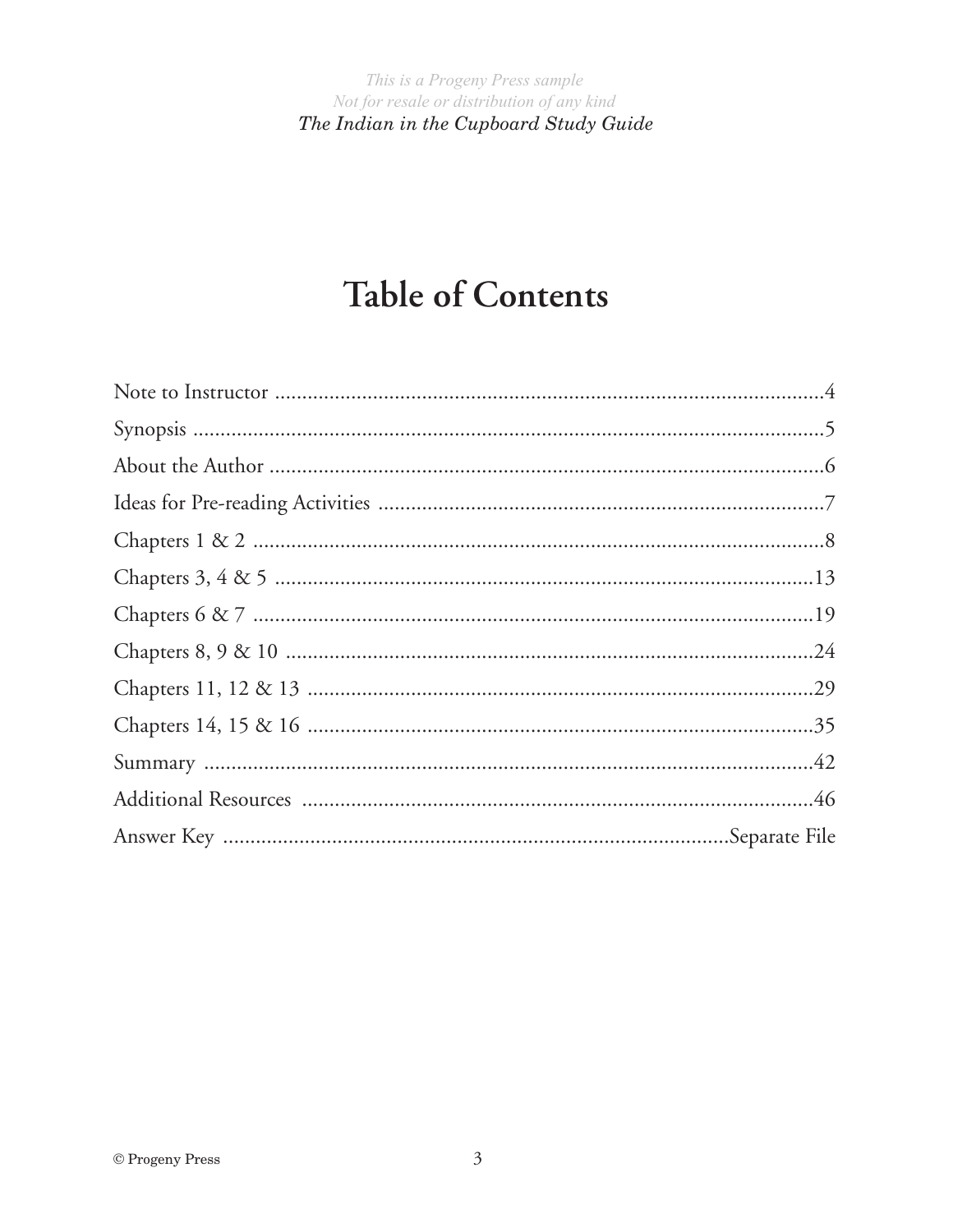# **Synopsis**

On his birthday, Omri is somewhat disappointed to receive a small plastic Indian from his friend Patrick, but he is pleased when his brother Gillon gives him a white metal cupboard. Omri discovers that a key, once belonging to his great-grandmother, fits the lock on the cupboard perfectly. He puts the plastic Indian in the cupboard for the night and locks the cupboard door.

In the morning Omri is shocked to discover that the cupboard has somehow brought the Indian to life. Keeping it a secret, Omri helps the Indian adjust to his new home in Omri's bedroom, providing him with food and shelter. But Omri learns that the Indian is more than a novelty. He is a real person, an Iroquois brave, he has a name, Little Bear, and he lived in the past over 200 years ago.

But Omri cannot keep Little Bear a secret. He lets Patrick in on the discovery. Patrick does not understand that Little Bear is a real person, not a toy. He demands that Omri use the cupboard to bring a plastic cowboy to life for him. Omri has a hard time convincing the cowboy and Indian to get along, and when Patrick forces Omri to bring the little men to school, neither of them foresees the trouble that results.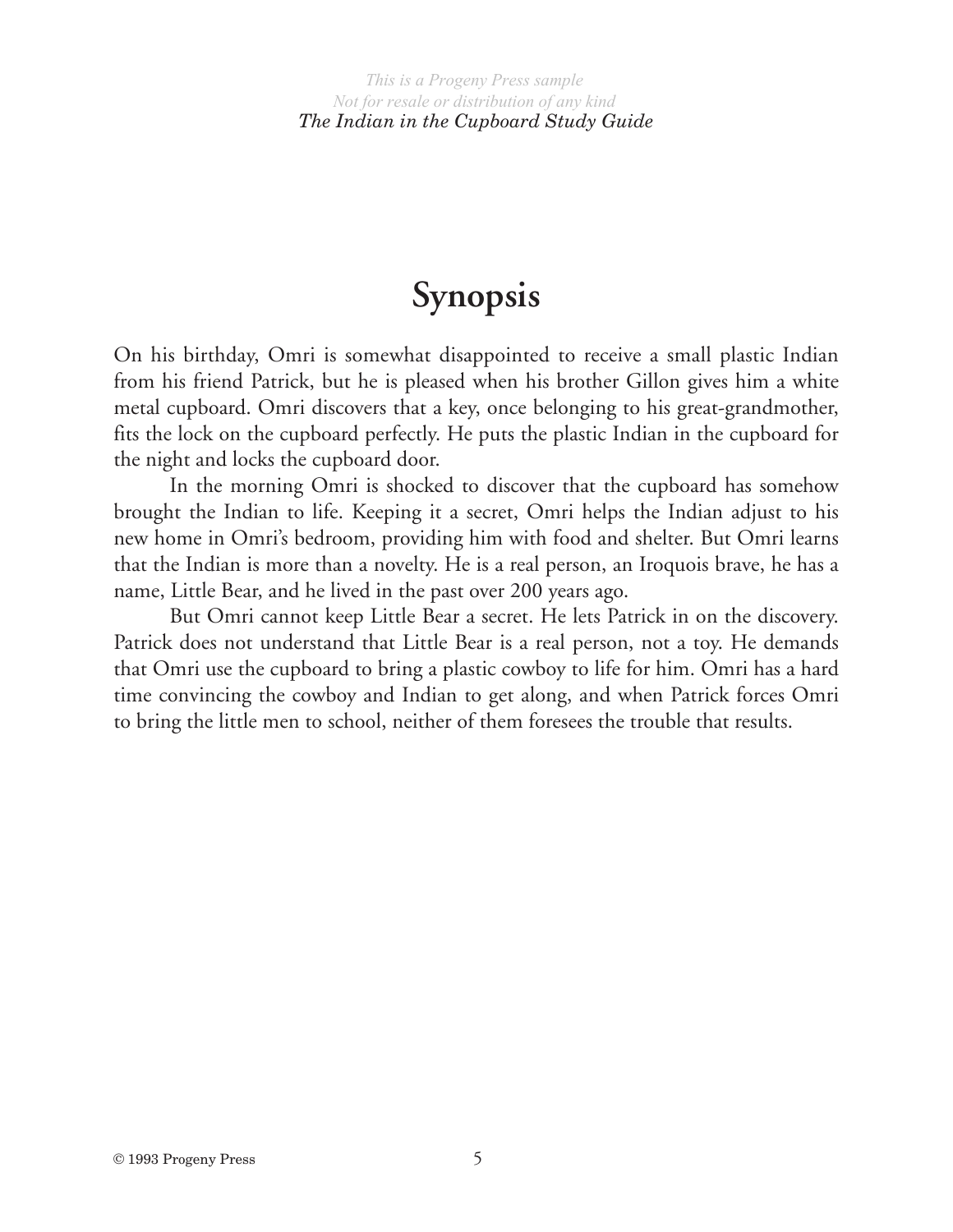# **Chapters 8, 9 & 10**

# **Vocabulary:**

For each of the following vocabulary words, write down a synonym and an antonym.

|               | <b>Synonym</b> | <b>Antonym</b> |
|---------------|----------------|----------------|
| 1. mulish     |                |                |
| 2. warily     |                |                |
| 3. infuriated |                |                |
| 4. dolefully  |                |                |
| 5. ornery     |                |                |
| 6. nonplused  |                |                |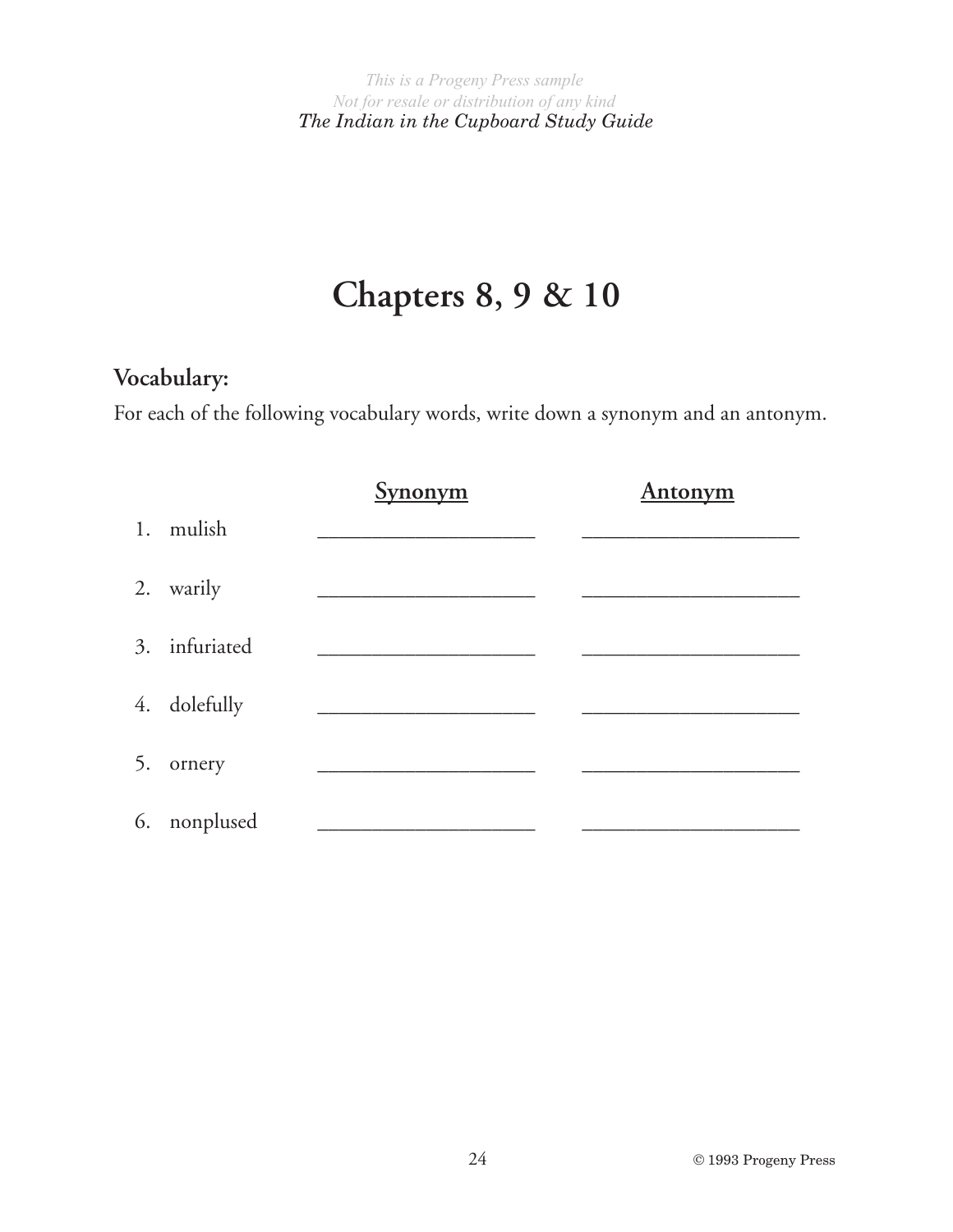### *The Indian in the Cupboard Study Guide*

## **Dialect:**

A *dialect* is a regional variety of language. In this story, the spelling and grammar in the sentences spoken by Boone are written in a Western American dialect so that the reader can get a sense of the way he speaks. This can also give the reader a clue about what place and time period he is from.

Using standard spelling and grammar, rewrite the sentences below that were spoken by Boone.

Example: Ah thought Ah smelt some'n good. I thought I smelled something good.

- 1. Mebbe Ah drink too much, mebbe Ah cain't hold m'likker.
- 2. You shore ain't no reg'lar hallucy-nation.
- 3. Ah jest cain't figger out what's goin' on around here.
- 4. That plumb ain't no ways fair.
- 5. Whur's mah cawfee?
- 6. Less'n mebbe—jest mebbe—you ain't red atall, but yeller?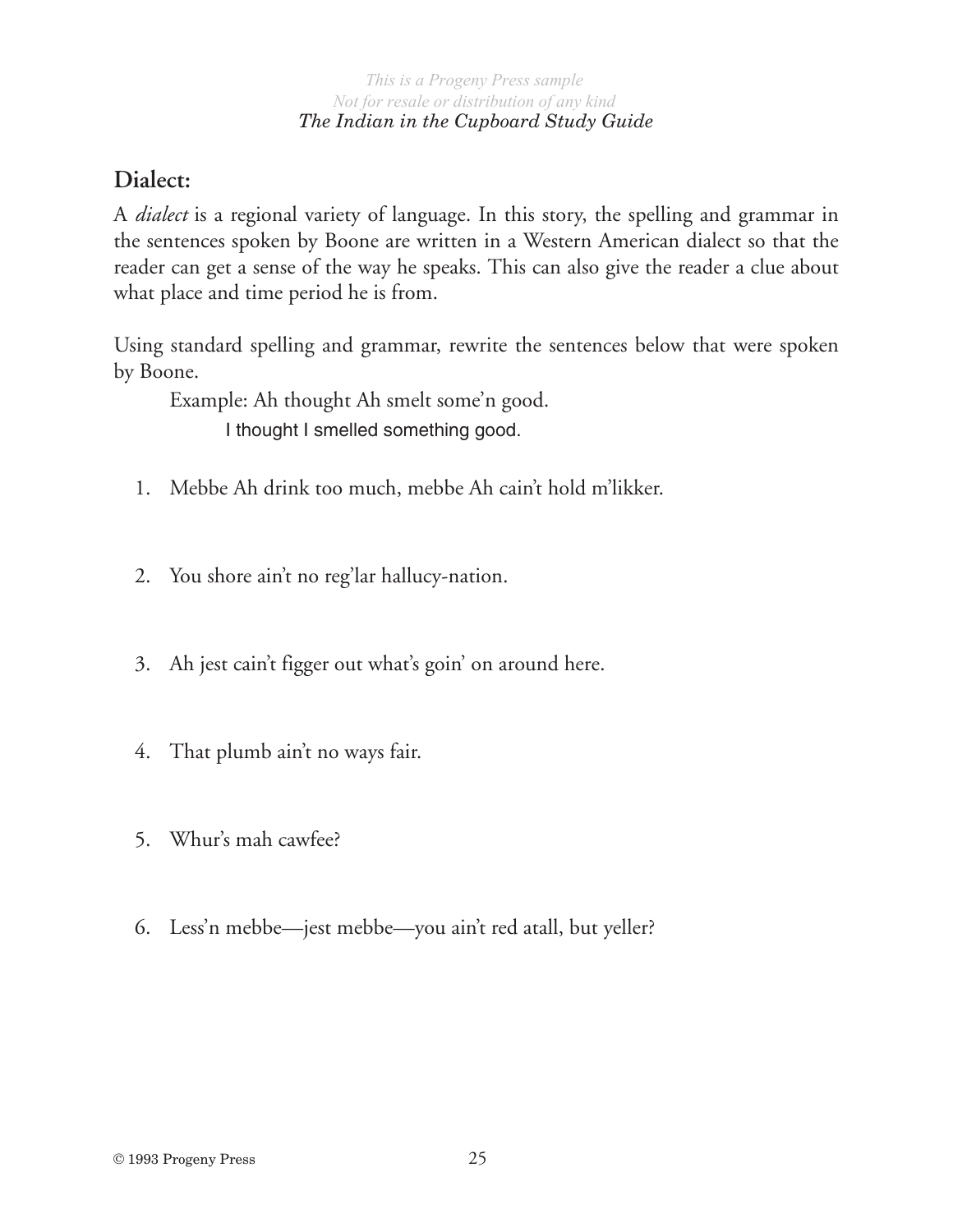## **Thinking about the Story:**

- 6. When Little Bear gets upset at Omri for ruining the meat, he comes after Omri with an ax. Omri stops Little Bear's rampage by threatening to put him back in the cupboard—sending him back to his own time. Why do you think Little Bear wouldn't want to go back?
- 7. Little Bear says to Omri, "You no Great Spirit! Only stupid boy!" How has his view of Omri changed? Is there a difference in the way he treats Omri after this incident?
- 8. Omri seems eager to put Boone back in the cupboard at first, but not Little Bear. Why not?

## **Dig Deeper:**

9. Why do Boone and Little Bear dislike each other?

Do you think it's a good reason to fight? Why or why not?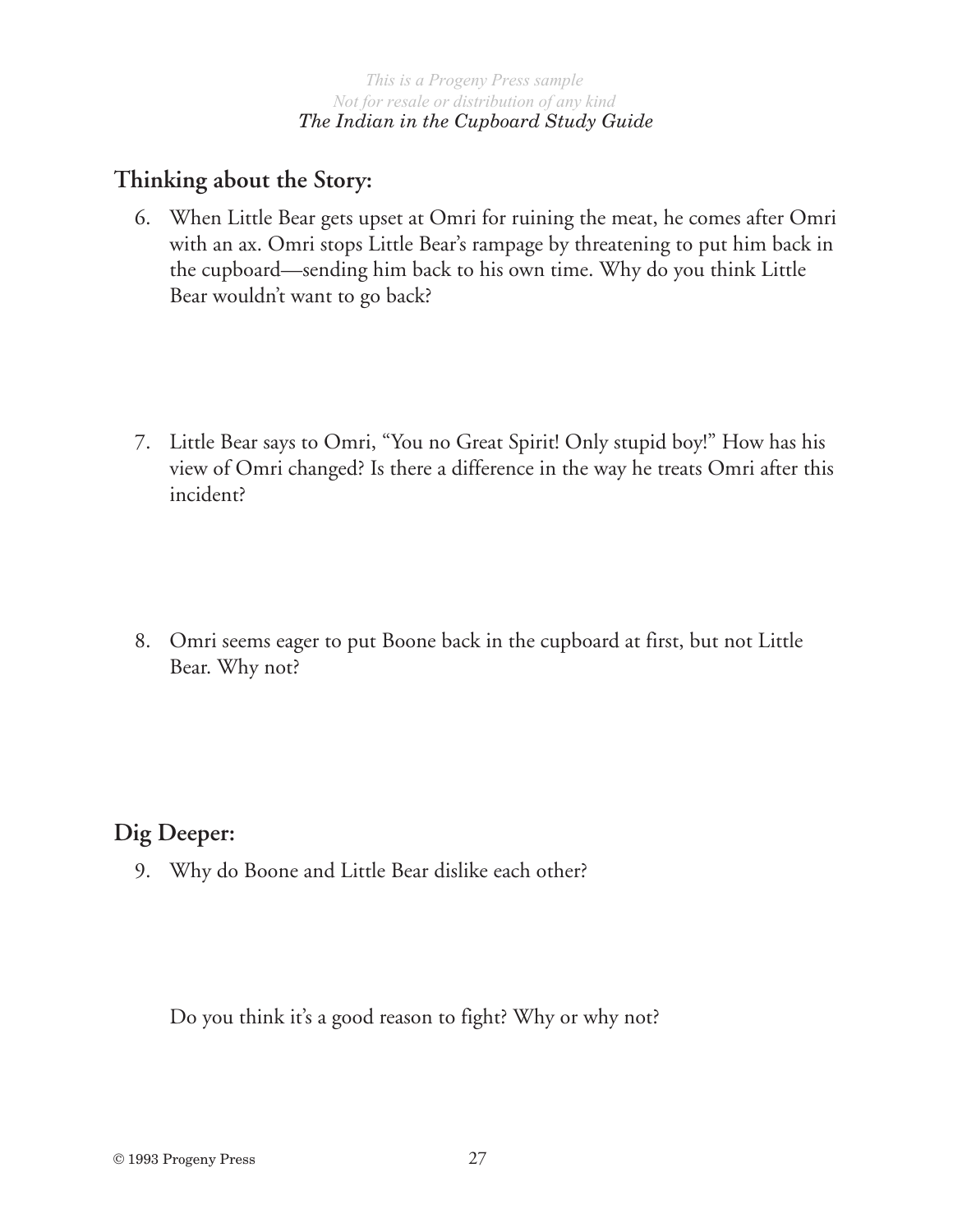#### *The Indian in the Cupboard Study Guide*

10. How does Omri attempt to make peace between Little Bear and Boone?

Do you think this is a good way to bring about peace? Why or why not?

11. Read Matthew 5:9, Romans 14:19, and James 3:18. What is the general idea that is taught in these verses?

12. Think of a time you had a disagreement or fight with someone. What was the reason for the fight? How did you make peace again? If you have not yet made peace with the other person, write down some ways that you can bring about peace. Be willing to put these ideas into action and make peace with that person.